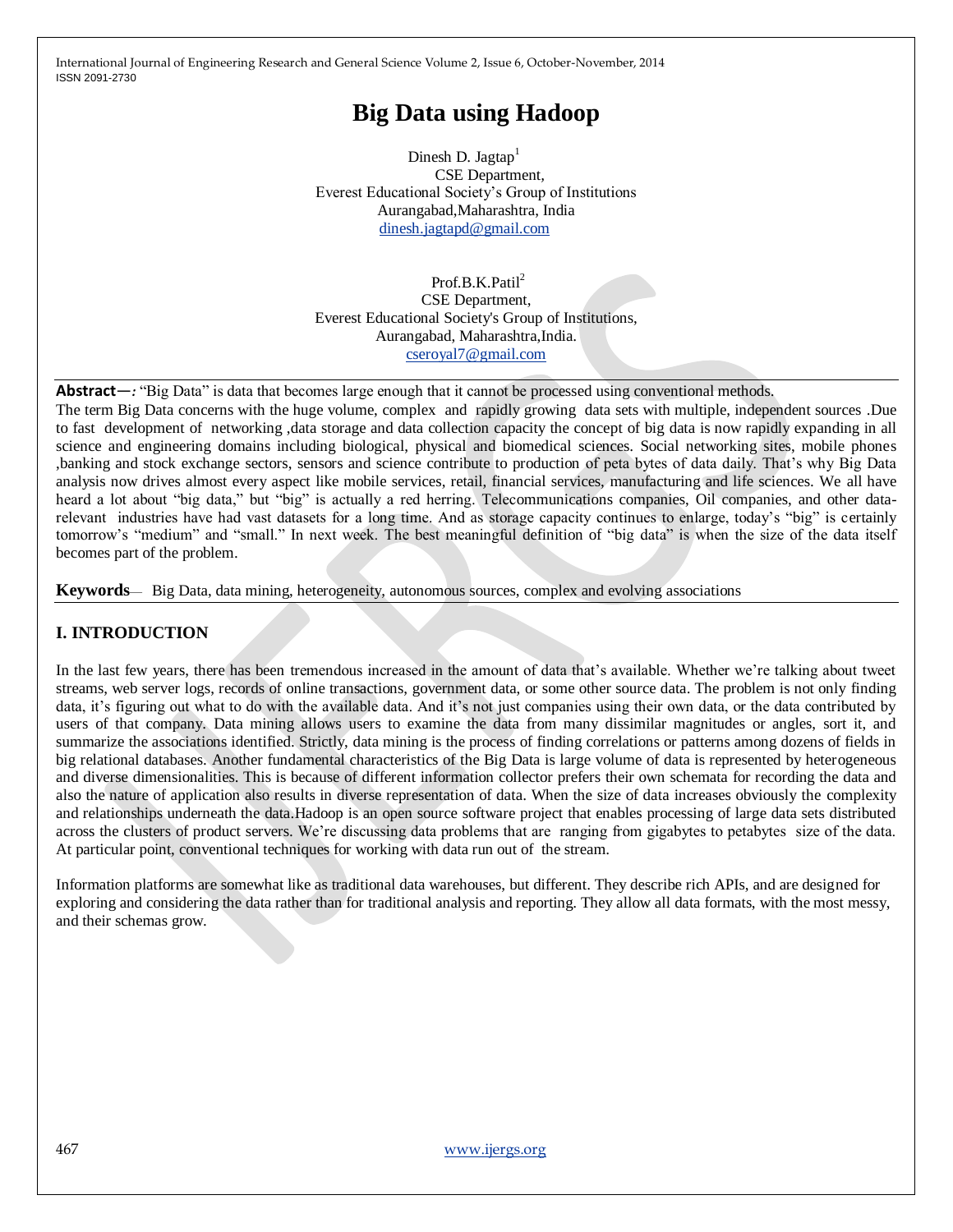

Figure. 1. The blind men and the giant elephant: the localized (limited) view of each blind man leads to a biased conclusion.

## **II.REQUIREMENT**

Most of the organizations that have built data platforms have establish it necessary to go further than the relational database model. Conventional relational database systems stop being valuable at this balance. Managing shading and replication across a mass of database servers is difficult and slow. The need to define a schema in advance conflict with reality of numerous, formless data sources, in which you may not know what's important until after you've analyzed the data. Relational databases are premeditated for uniformity, to support complex transactions that can easily be rolled back if any one of a composite set of operations fails.

To store vast datasets efficiently, we've seen a new type of databases appear. These are normally called NoSQL databases or Non-Relational databases, while neither term is very practical. Many of these databases are the logical offspring of Google's Big Table and Amazon's Dynamo, and are intended to be distributed across many nodes, to provide "ultimate uniformity" but not absolute consistency, and to have very flexible schema. Whereas there are two dozen or so products available (about all of them open source), a few leaders have recognized themselves:

## **III.OBJECTIVES**

Data is only useful if you can do something with it, and massive datasets introduces computational issues. Google popularized the MapReduce approach, which is mainly a divide-and-conquer policy for distributing an tremendously large problem across an very large computing cluster. In the "map" stage, a programming task is divided into a number of equal subtasks, which are after that distributed across many processors; the halfway results are then combined by a single shrink task. In perception, MapReduce seems like an clear solution to Google's major trouble, creating large searches. It's so easy to allocate a search among number of processors, and after that merge the results into a single set of answers. What's less understandable is that MapReduce has proven that to be broadly valid to many large data troubles, ranging from searching to machine learning. Architecturally, the cause you're able to deal with lots of data is because Hadoop spreads it out. And the reason you're able to ask complicated computational question is only because you've got all of these processors, working in parallel, harness mutually.

### **IV.THEME**

 Using data effectively requires something different from traditional statistics, where actuaries in business suits perform arcane but fairly well-defined kinds of analysis. What differentiates data science from statistics is that data science is a holistic approach. We're increasingly finding data in the wild, and data scientists are involved with gathering data, massaging it into a tractable form,making it tell its story, and presenting that story to others.To meet the challenge of processing such large data sets, Google created Map-Reduce. Google's work and Yahoo's creation of the Hadoop MapReduce implementation has spawned an ecosystem of big data processing tools.

### **A. Literature Survey**

Data is everywhere: your administration, your web server, your business partners and even your body, we are finding that almost everything can be instrumented. At O'Reilly, we normally merge publishing industry data from Nielsen BookScan with our own sales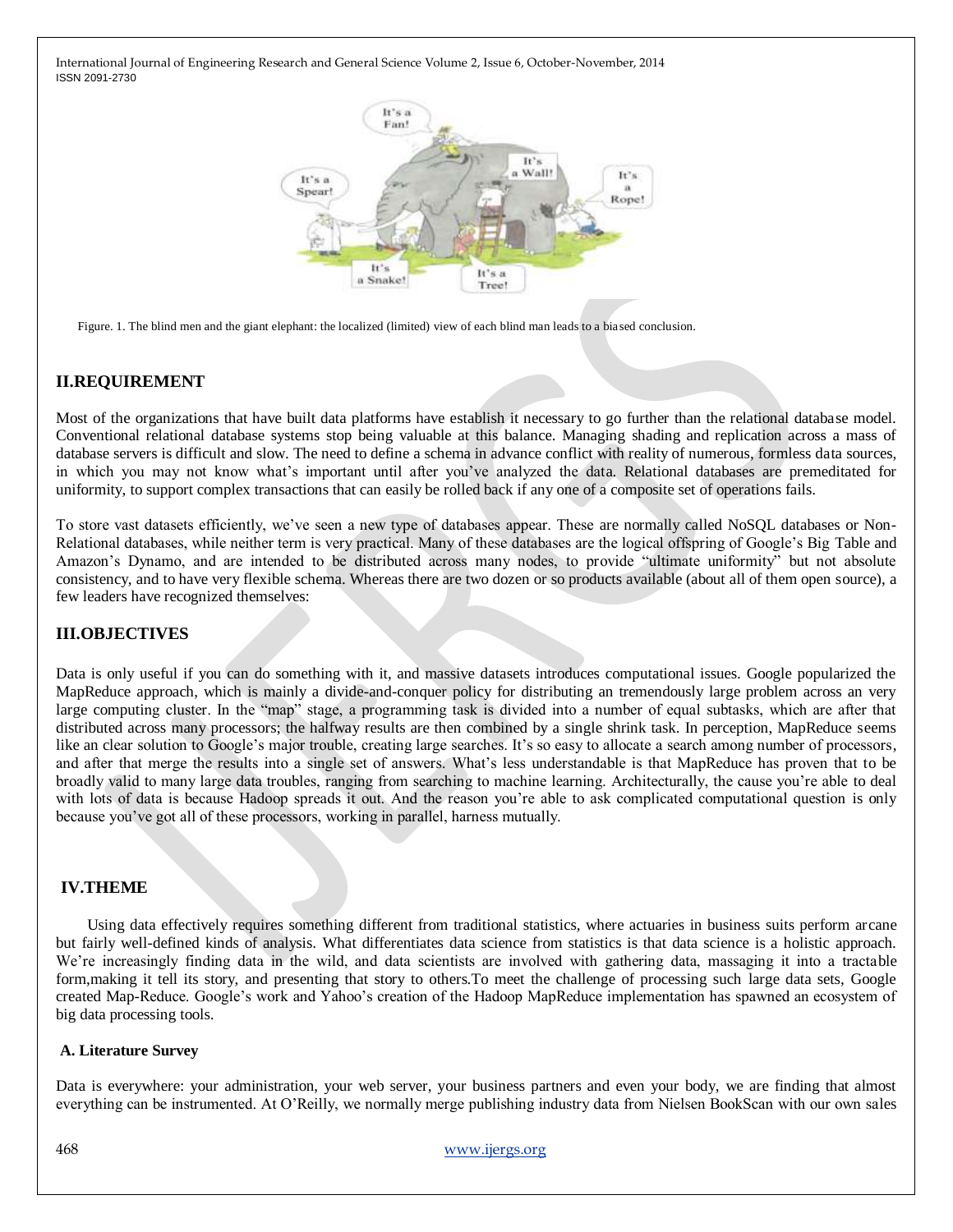data, openly available Amazon data, and even job data to see what's happening in the publishing industry. Sites like Infochimps and Factual gives access to numerous large datasets, including weather data, MySpace activity.

Storage Map Reduce Big data" is data that becomes huge enough that it cannot be processed using straight methods. Social networks, mobile phones, Banking sector and government agencies contribute to peta bytes of data created daily.

[25]To face the number of challenge of processing such kind of huge data sets, Google invented Map Reduce. Google's work and Yahoo's creation of the Hadoop MapReduce implementation has spawned an environment of big data processing tools.

[26]As MapReduce has grown-up in reputation, a stack for big data systems has invented, comprising layers of Storage, MapReduce and Query (SMAQ).

[27]SMAQ systems are normally open source, distributed, and run on commodity hardware.



- [28]Created at Google in response to the difficulty of creating web search indexes, the MapReduce framework is the thrust behind most of today's big data processing.
- **[29]** The key improvement of MapReduce is the capability to take a query over a data set, divide it, and run it in parallel over many nodes.



Figure. 3. Map Reduce Technique

- **[30]Loading the data**—This operation is more properly called Extract, Transform, Load (ETL) in data warehousing language. Data should be extracted from its source, prepared to make it ready for further processing.
- **[31]MapReduce**—This segment will retrieve data from storage, process it, and transfer its results to the storage.
- [32]**Extracting the result**—Once processing is completed, for the result to be useful to humans, it must be retrieved from the storage and presented.

**[33]**Many SMAQ systems have characteristics designed to solve the operation of each of these stages.

**[34]Storage-**MapReduce requires storage from which to retrive data and in which to store the obtained results of the computation. The data predicted by MapReduce is not the relational data as generally used by conventional database system. Instead, data is consumed in chunks, which are then divided among nodes and fed to the map phase as key value pairs. This data does not need a schema, and may be formless.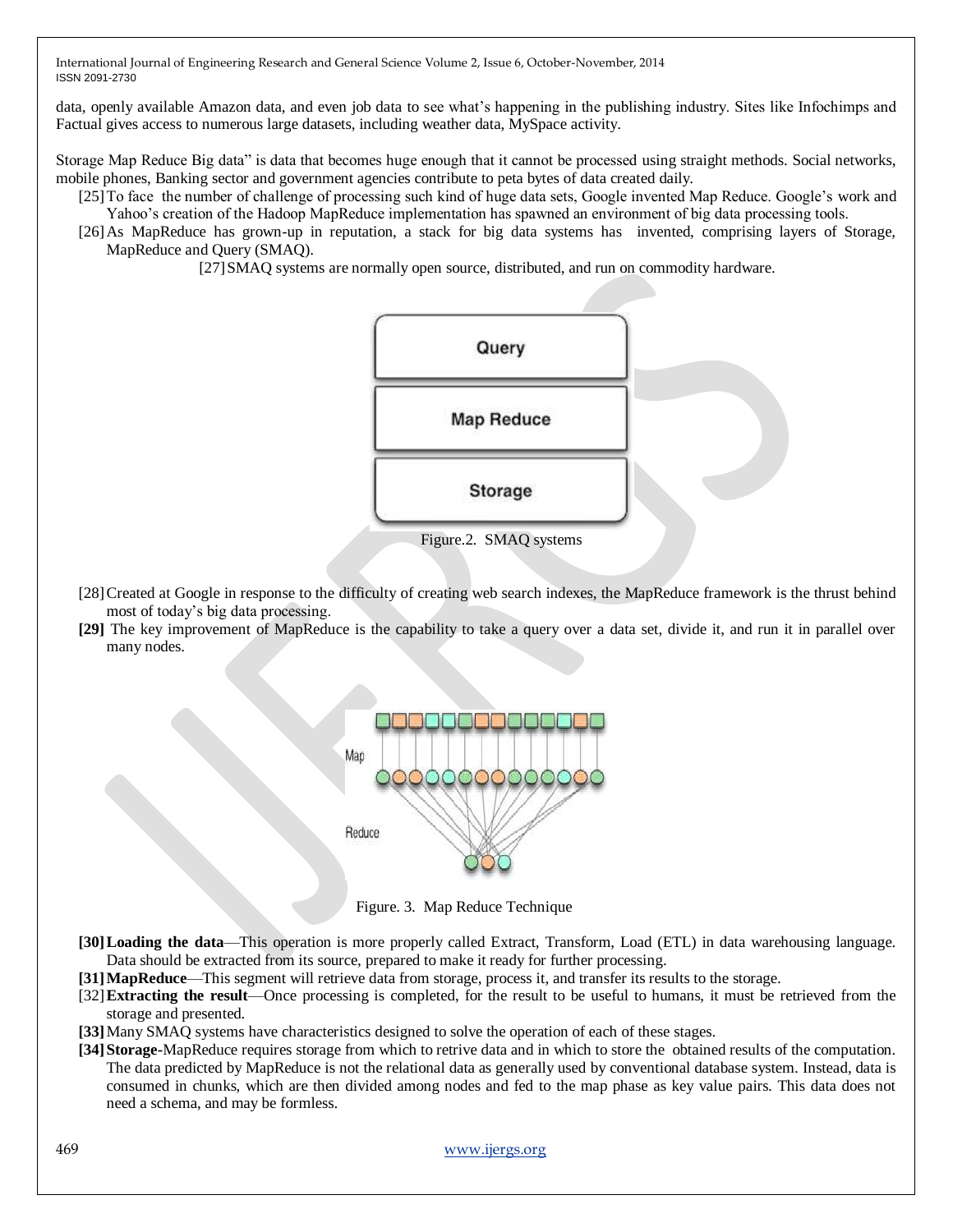

Figure.4 HDFS Architecture

[35]**Hadoop** is leading open source map reduce implementation created by yahoo emerged in 2006 creator is Doug cutting. To communicate between node in 2nd generation uses replication factor Hadoop and HDFS utilize a master- slave architecture.

HDFS is written in Java, with an HDFS cluster consisting of a primary name node a master server that manages the file system namespace and also regulates right of entry to data by clients. An elective secondary Name Node for fail over purposes also may be configured. Consecutively. HDFS has many goals. Here are some of the most prominent:

- Fault tolerance is easy to find by detecting faults and applying rapid and automatic recovery.
- Data access via MapReduce streaming.
- Processing logic is close to the data instead of the data close to the processing Logic.

# **V.BIG DATA CHARACTERISTICS: HACE THEOREM**

HACE Theorem. Big Data starts with large-volume, heterogeneous, autonomous sources with distributed and decentralized control, and seeks to explore complex and evolving relationships among data.These above mentioned characteristics make it an extreme challenge for taking out meaningful facts from the Big Data. In a naı¨ve sense, we can imagine that there are number of blind men are trying to size up a giant elephant (see Fig. 1), which will be the Big Data in this context. The main aim of each blind man is to construct a picture of the elephant on the basis of the part of information collects during the process. Because each person's view is restricted to his local region, so the blind men will each conclude alone that the elephant "feels" like a rope, a hose, or a wall, depending on the region each of them is limited to. To make this scenario more complex let us imagine that the elephant is growing rapidly and its pose changes constantly, and) each blind man may have his own information sources that tell him about biased knowledge about the elephant (e.g., so one blind man can share his feeling about the present pose of elephant with another blind man, where the knowledge which is shared is inherently biased. Describing the Big Data in this scenario is corresponding to aggregating heterogeneous information from number of sources (blind men) to help draw a best possible picture of the elephant in a real-time position.[3]

### **5.1 Huge Data with Heterogeneous and Diverse Dimensionality**

One of the fundamental characteristics of the Big Data is the enormous volume of data is represented by heterogeneous and varied dimensionalities. Because different information collectors prefer their own schemata or protocols for recording of the data, different applications and their nature also results in miscellaneous data representations. The simple example is, each human being in a biomedical world can be represented by using simple demographic information such as gender, age, family disease history, and so on. For X-ray and CT scan examination of each patient, images or videos are provides visual information used for doctors to carry detailed examination that's why images and videos are useful entity. Under such situation, the heterogeneous features refer to the representations for the same individuals in different types, and the diverse features refer to the variety of the features involved to represent each single observation. Imagine that different organizations or health practitioners can have their own kind of schemata to represent each individual, if we want to enable aggregation of data by combining data from all sources then the data heterogeneity and diverse dimensionality are become major challenges.[3]

### **5.2 Autonomous Sources with Distributed and Decentralized Control**

470 [www.ijergs.org](http://www.ijergs.org/) Autonomous data sources with distributed and decentra-lized controls aare a main quality of Big Data applications. Being autonomous there is no any centralized control on it so, each data source can produce and gather information without involving and relying on any centralized control. This is same as World Wide Web (WWW) setting where each web server is independent and provides a certain amount of information without necessarily depanding on other servers.The enormous volumes of the data can also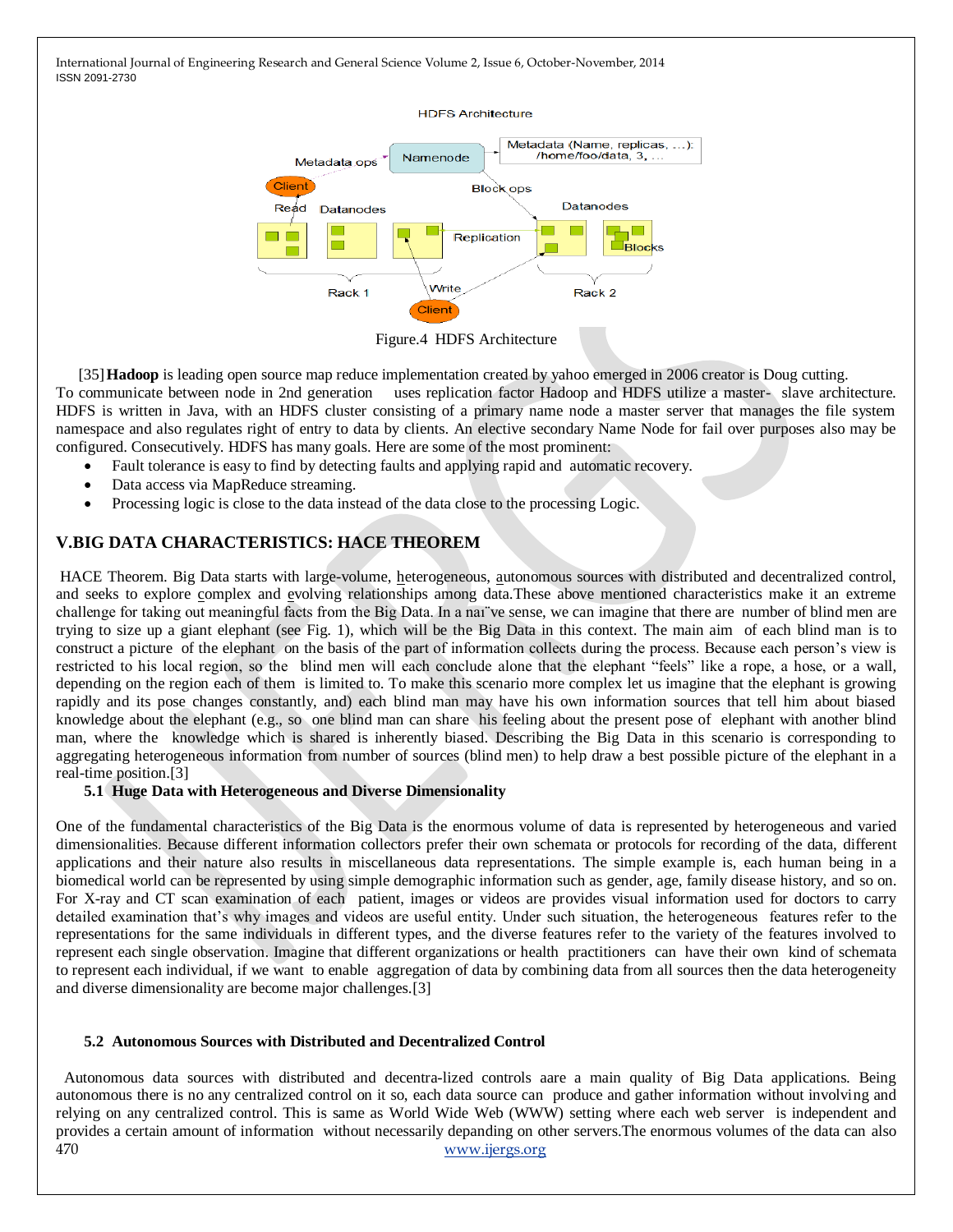make an application more vulnerable to malfunctions, if the whole system has to be depended only on single centralized control unit.Todays well known social sites such as Google, Facebook, and Walmart, has set of large number of server farms which are situated all over the world to ensure nonstop services and quick responses for local markets. More particularly, the local government regulations also impact on the wholesale management process and it result in reorganized data representations and data warehouses for local markets.[3]

## **5.3 Complex and Evolving Relationships**

While the amount of the Big Data increases, so the complexity and the relationships under the data. In the early stage of data centralized information systems, the main aim to finding best feature values to represent each observation. This is same as using a number of data fields, such as gender,age, income, education background, to describe each individual. This type of representation of sample-feature inherently treats each individual as an independent entity without considering their societal relations, which is one of the most important factors of the human society. In real world our friend circles may be formed based on the frequent hobbies or people are connected by biological dealings. Such social connections also are very popular in cyberworlds. For example, major social networking applications, such as Facebook or Twitter, are mostly characterized by social functions such as friend-connections and followers (in Twitter). In the sample-feature representation, individuals persons are regarded alike if they are sharing similar feature values, whereas in the sample-feature-relationship representation, two persons can be linked together even though they might share nothing in common in the feature domains at all. In a dynamic world, the features used to represent the individuals and the social ties used to represent our connections may also evolve with respect to sequential, spatial, and other factors. Such a complication is becoming part of the reality for Big Data applications, where the key is to take the complex data relationships along with evolving changes into consideration, to find out valuable patterns from Big Data collections. [3]

# **VI.CONCLUSION**

Real-world applications and key industrial stakeholders and initialized by national funding agencies, managing and mining Big Data have shown to be a challenging yet very compelling task.Term Big Data is accurately concerns about volume of dat, our HACE theorem suggests the key characteristics of the Big Data that are. First is, Large with heterogeneous and diverse data sources,Second is autonomous data sources with distributed and decentralized control, and third one is complex and evolving in data and knowledge associations. Such kind of mutual characteristics suggest that Big Data need a "big mind" to combine data for maximum values. To describe the concept of Big Data, we have review several challenges at the data, model, and system levels. To support Big Data mining, high-performance powerful computing platforms are required, which impose regular designs to unleash the full power of the Big Data. At the data level the autonomous information sources and the range of the data collection environments, often gives result in data with complex situation, such as missing values. In certain situations, solitude concerns, noise, and errors can be introduced into the data, to create tainted data copies. Developing of a secure and sound information sharing protocol is a major challenge. At the model level, the key challenge is to create universal models by combining nearby discovered patterns to form a unifying view. This requires carefully designed algorithms to analyze model correlations between scattered sites, and combine decisions from several sources to gain a best model out of the Big Data. At the system level, the important challenge is that a Big Data mining framework needs to consider complex relations between models, samples and data sources, along with their evolving changes with time and other likely factors. A system needs to be watchfully designed so that formless data can be linked through their compound associations to form helpful patterns, and the growth of data volumes and item relationships should help form rightful patterns to estimate the tendency and view. We stare Big Data as an capable style and the necessity for Big Data mining is arising in all science and engineering fields. With the use of Big Data technologies we will with any luck be able to give the best part of applicable and most precise social sensing feedback to improved realize our society at realtime. We can additionally stimulate the association of the public audiences in the data building loop for community and economical events. The period of Big Data has arrived.

## **REFERENCES:**

[1] Apache HBase http://hbase.apache.org

[2] Apache Accumul[o http://accumulo.apache.org](http://accumulo.apache.org/)

[3] Xindong Wu, Fellow, IEEE, Xingquan Zhu, Senior Member, IEEE,Gong-Qing Wu, and Wei Ding, IEEE"Data mining with Big Data" Transaction on knowledge and data Engineering vol. 26 No.1 January 2014.[4] J. Kepner and S. Ahalt, "MatlabMPI," Journal of Parallel and Distributed Computing, vol. 64, issue 8, August, 2004.

[5]B. Hindman, A. Konwinski, M. Zaharia, A. Ghodsi, A.D. Joseph, R.Katz, S. Shenker and I. Stoica, "Mesos: A Platform for Fine-Grained

[6] N. Bliss, R. Bond, H. Kim, A. Reuther, and J. Kepner, "Interactive grid computing at Lincoln Laboratory," Lincoln Laboratory Journal, vol. 16,no. 1, 2006.